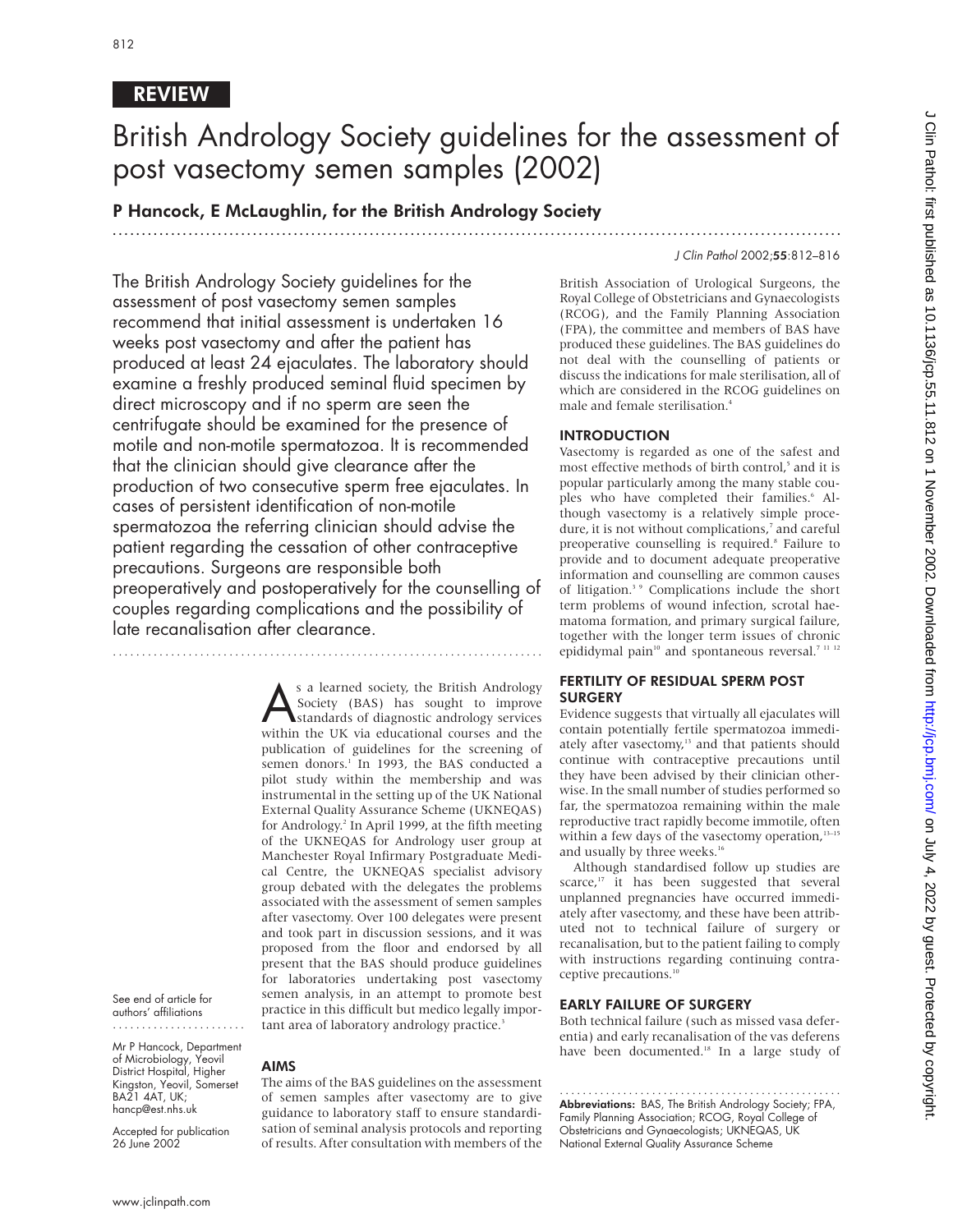16 796 vasectomy operations carried out within one centre in the UK, the surgeons reported a failure to achieve sterility in 72 men. This early failure rate was quoted as 0.36%,<sup>19</sup> and has been linked to operator experience<sup>8 19</sup> and the technique used by the surgeon.<sup>3 20</sup> Early failures were usually identified by the presence of motile spermatozoa in ejaculates examined three to six months postoperatively,<sup>18 19</sup> and surveys have suggested that many surgeons will opt to repeat surgery<sup>7 21</sup> as soon as possible.

#### LATE FAILURE

Late failure is defined as the presence of spermatozoa in ejaculates after documented azoospermia in two post vasectomy semen analyses.<sup>12 22</sup> Although uncommon, the late failure rate has been reported to be  $0.04-0.08\%$ ,<sup>18 19</sup> and recanalisation is usually only discovered after pregnancy in the female partner.<sup>12 18 22 23</sup> It has been suggested that because women may not inform their partners of a pregnancy for fear of being accused of infidelity, but may seek a termination, the late failure rate may be an underestimate.<sup>10</sup> Similarly, the identification of spermatozoa in 9.7% of ejaculates from a group of 186 men undergoing semen assessment prereversal<sup>24</sup> of their vasectomy also suggests an under reporting of late recanalisation.

# LABORATORY ASSESSMENT OF POST VASECTOMY SEMEN SAMPLES

# Sample collection

The RCOG has recommended that before vasectomy<sup>4</sup> the patient should have received information from his clinician regarding the likelihood of a successful vasectomy operation and the possibility of recanalisation. It is recommended that such information should be given both verbally and in writing and repeated by the clinician at the time of final clearance.<sup>34</sup>

The laboratory should ensure that the clinician has clear written instructions for sample collection (appendix 1) and suitable specimen containers to give to the patient. Laboratories should advise clinicians that men must be asked to collect their entire ejaculate by masturbation into the non-toxic sample container provided.<sup>25</sup>

Semen samples should be collected after an abstinence period of no less than 48 hours and no more than seven days, and maintained at body temperature before delivery to the laboratory (ideally within one hour of production in line with current World Health Organisation protocols<sup>25</sup>). It is recommended that laboratories endeavour to examine samples within four hours of production. If this is not feasible, the period elapsing between production and examination should be stated on the report form. However, in cases of the persistent presence of non-motile sperm in the ejaculate, further fresh samples should be examined. These samples must be delivered to the laboratory within one hour of production and again maintained at or near, but not exceeding, body temperature until receipt in the laboratory. It is suggested that an appointment be made with the laboratory to ensure that the sample is examined immediately on arrival, to establish sperm motility. Postal delivery of samples is not recommended because sperm motility declines rapidly with time.<sup>25</sup>

#### "It is recommended that laboratories endeavour to examine samples within four hours of production"

If, however, there is a significant risk of patient noncompliance or hardship, laboratories may make exceptions and accept samples by post. Laboratories accepting postal samples should ensure that patients understand the sample/ request form labelling requirements and the current regulations for the transport and packaging of samples (see HSE 1996). Postal samples must abide by these requirements and be sent by first class post.

In cases of paternity dispute, samples must be delivered personally to the laboratory and all details confirmed with the patient before the sample is examined.

Many men will produce ejaculates that contain residual (usually non-motile) spermatozoa for some weeks after surgery.<sup>26</sup> The BAS recommends that patients should be instructed to ensure that they have had at least 24 ejaculations,<sup>5 6 18</sup> and preferably wait at least 16 weeks before submitting a first semen sample for examination.<sup>27-29</sup> This will reduce the number of false positive samples and thus minimise both patient inconvenience and repeat laboratory assessment.<sup>28</sup>

On delivery of the semen sample to the laboratory reception, staff should ensure that the collection container is clearly labelled with at least three patient identifiers (such as name, date of birth, and clinic number) and the corresponding form is completed in full with details of sample collection and abstinence period (appendix 2). If an unlabelled sample container is delivered, for medicolegal reasons the laboratory should not examine the specimen and should request a repeat ejaculate for assessment.

Patients should be given a further collection container and instructed to produce a second ejaculate for examination at an interval of two to four weeks after the initial assessment. In the event that samples delivered by post contain non-motile spermatozoa, it is mandatory that a freshly produced sample be examined within one hour of production to exclude the possibility that motile sperm are present.

#### Sample examination

After registration, freshly produced semen samples should be examined as soon as liquefaction is complete, ideally within one hour of production,<sup>25</sup> and preferably within four hours of production. Before examination, semen samples should be stored either at room temperature or in an incubator at 37°C. The specimen should not be subjected to extremes of temperature ( $< 20$  or  $> 40^{\circ}$ C) because this will significantly impair sperm motility.

The sample should be mixed well and a 10 µl aliquot pipetted on to a clean non-toxic glass slide using a direct displacement pipette and the semen covered with a  $22 \times 22$  mm coverslip. This gives a suitable depth  $(20 \mu m)$  to allow any motile sperm present to swim freely.<sup>25</sup>

Using phase contrast microscopy, it is recommended that the entire ( $22 \times 2$  mm) coverslip area should be examined in a systematic grid search pattern for the presence of sperm. Any sperm detected should be categorised as either motile or nonmotile and reported to the referring clinician (appendix 3).

If no sperm are observed by direct microscopy, the entire semen sample should be transferred using a sterile pipette into an appropriate conical bottomed non-toxic polypropylene centrifuge tube and centrifuged at no less than 3000 <sup>×</sup>*g* for 15 minutes.<sup>25</sup> Failure to centrifuge the sample at the appropriate "*g*" force may result in the failure to recover spermatozoa from the ejaculate.<sup>30</sup><sup>31</sup>

The entire centifugate or "pellet" should be resuspended in a minimum volume of autologous seminal plasma (< 100 µl) and the entire sample examined systematically (as described above) for the presence of motile and non-motile spermatozoa.<sup>25</sup> The BAS recommends that an estimation of sperm concentration or numbers of spermatozoa observed in each high power field (×400 magnification) should be reported to the clinician.

After centrifugation, the pellet may contain a large number of cells including germ cells, epithelial cells, and leucocytes.<sup>25</sup> The presence of many cells may make the detection of any sperm in the pellet very difficult and the laboratory should advise the clinician that these cells might have obscured any sperm present (appendix 3). Early examination, before the 16 week postoperative period, may exacerbate this problem because of the cellular response.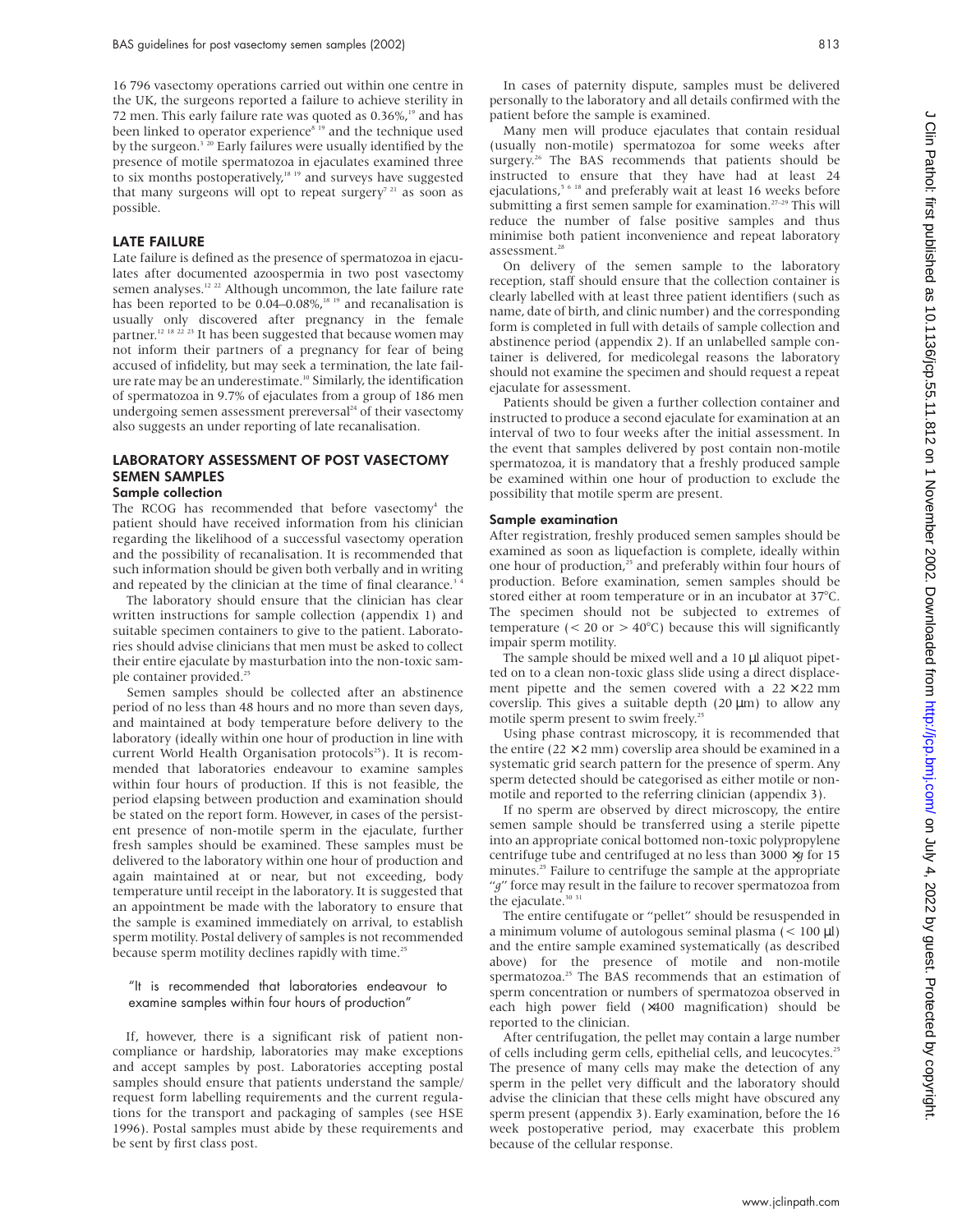In a small minority of cases, when the semen sample is extremely viscous, laboratories may be unable to obtain a suitable centrifuged pellet to examine. In this situation, it is recommended that a repeat sample should be requested. In cases of persistent seminal viscosity, the entire ejaculate may be incubated for 30–60 minutes at room temperature with a protease such as 1% bromelin (Bromelain, CN Biosciences UK, Beeston, UK). A stock solution of 10% bromelin in phosphate buffered saline (pH 7.2) should be prepared and aliquots stored at −20°C until required.32 Aliquots can be thawed and diluted to 1% with phosphate buffered saline and brought to temperature when required. Incubation with bromelin may immobilise any motile sperm present and the laboratory should advise the clinician accordingly (appendix 3).

# CLEARANCE

The RCOG and FPA guidelines state that at least two azoospermic consecutive samples two to four weeks apart must be obtained before contraceptive precautions can be dispensed with. Recent studies have re-emphasised this period as appropriate.<sup>29</sup> It is the responsibility of clinicians not the laboratory to communicate the results of semen assessments to their patients.<sup>4</sup> A large proportion of patients (up to 25%) fail to submit post vasectomy semen specimens for assessment,<sup>27</sup> <sup>28</sup> <sup>33</sup> or fail to comply with instructions regarding sample collection,<sup>25</sup> making reliable laboratory assessment impossible.17 Proscriptive sample collection may increase the risk of non-compliance by patients; however, this should be minimised by appropriate counselling and laboratory staff should endeavour to ensure patient compliance by accommodating clinical and patient wishes (such as postal delivery of semen specimens) whenever possible.

# SPECIAL CLEARANCE

Persistent non-motile spermatozoa in the initial two ejaculates is not uncommon, with studies reporting up to 33% nonazoospermic samples at three months, $34$  and 10% of ejaculates containing non-motile sperm at six months.<sup>28</sup> In one prospective study, the median time to azoospermia was 10 weeks, with most men (93%) being azoospermic by week 20.<sup>26</sup> Similarly, sperm can reappear in ejaculates 12 months after surgery, despite previous sperm free ejaculates.<sup>35</sup> Over 1000 men taking part in a prospective long term follow up study have submitted semen samples at one, two, and three years post vasectomy.12 Twenty men had a positive semen analysis but there were no reports of unwanted pregnancies in the partners of these men.<sup>12</sup> Discussion in the literature has suggested that the risk of pregnancy occurring from these non-motile sperm is small, $27$  and probably no more than the risk of pregnancy after two azoospermic semen samples, as a result of spontaneous recanalisation.<sup>12 21</sup> It has been suggested that repeat ejaculates seven months after surgery are probably unnecessary because pregnancy is very unlikely to occur.<sup>27</sup>

"It is the responsibility of clinicians not the laboratory to communicate the results of semen assessments to their patients"

Samples in which non-motile sperm are repeatedly detected should be examined within the recommended time periods to optimise motility detection. Before the issuing of "special clearance" the clinician may ask the laboratory to confirm the vital status of the non-motile spermatozoa using an appropriate staining technique.<sup>25</sup>

If any motile sperm or substantial numbers of immotile spermatozoa ( $> 10<sup>5</sup>$ ) are detected then the laboratory should inform the clinician promptly because many surgeons will opt to repeat surgery<sup>7 21</sup> as soon as possible.

#### Take home messages

- This article describes the British Andrology Society (BAS) guidelines for laboratories undertaking post vasectomy semen analysis, which are designed to promote best practice in this difficult but medico legally important area of laboratory andrology practice
- These guidelines recommend that initial assessment is undertaken 16 weeks after vasectomy and after the patient has produced at least 24 ejaculates
- A freshly produced seminal fluid specimen should be examined by direct microscopy and if no sperm are seen the centrifugate should be examined for the presence of motile and non-motile spermatozoa
- Clinicians should give clearance after the production of two consecutive sperm free ejaculates
- When non-motile spermatozoa are persistently identified, the referring clinician should advise the patient on the cessation of contraception
- Surgeons are responsible for the counselling of couples regarding complications and the possibility of late recanalisation after clearance

These men with low numbers of persistent non-motile spermatozoa in their ejaculates (that is, after seven months and at least 24 ejaculations) may be given "special clearance" by their clinician to discontinue other contraceptive precautions following appropriate oral counselling and written advice (appendix 4) regarding the risk of pregnancy.<sup>21-2</sup>

The BAS recognises the problems associated with patient non-compliance in the production and assessment of post vasectomy samples, as highlighted by various workers.<sup>37 38</sup> Because single, early (< 16 weeks) samples are more likely to give inconclusive results requiring further patient samples, these laboratory guidelines coupled with careful pre vasectomy counselling are designed to ensure that appropriate clearance should be available to men and their surgeons within 20 weeks of the operation. The BAS suggests that close adherence to these guidelines will provide a high quality accurate laboratory service to patients and clinicians following vasectomy.

# REVISION OF GUIDELINES

It is the intention of the BAS committee that these guidelines will be reviewed on a regular basis and updated as necessary.

# ACKNOWLEDGEMENTS

The BAS thanks Dr H Cooling, Senior Clinical Medical Officer in Family Planning, United Bristol Hospitals Trust; Professor J Guillebaud, Medical Director, Margaret Pyke Family Planning Centre London; Mr C Gingell, Consultant Urological Surgeon, North Bristol NHS Trust Department of Urology; Mr T Hargreave Consultant Urological Surgeon, Western General Hospital NHS Trust Edinburgh; Mr C Parker, Consultant Urological Surgeon, East Somerset NHS Trust; Mr J Pryor, Consultant Uroandrologist, Lister Hospital London; Dr C Smith and Dr J Walsh, Clinical Effectiveness Unit, Faculty of Family Planning and Reproductive Health Care, London; and Dr P Trotter, Lead Clinician in Contraception and Sexual Health Family Planning Clinic Taunton and Somerset Hospital for their help and advice.

..................... Authors' affiliations

P Hancock, Department of Microbiology, Yeovil District Hospital, Higher Kingston, Yeovil, Somerset BA21 4AT, UK

E McLaughlin, University of Newcastle, School of Environmental and Life Science, University Drive, Callaghan, New South Wales 2308, Australia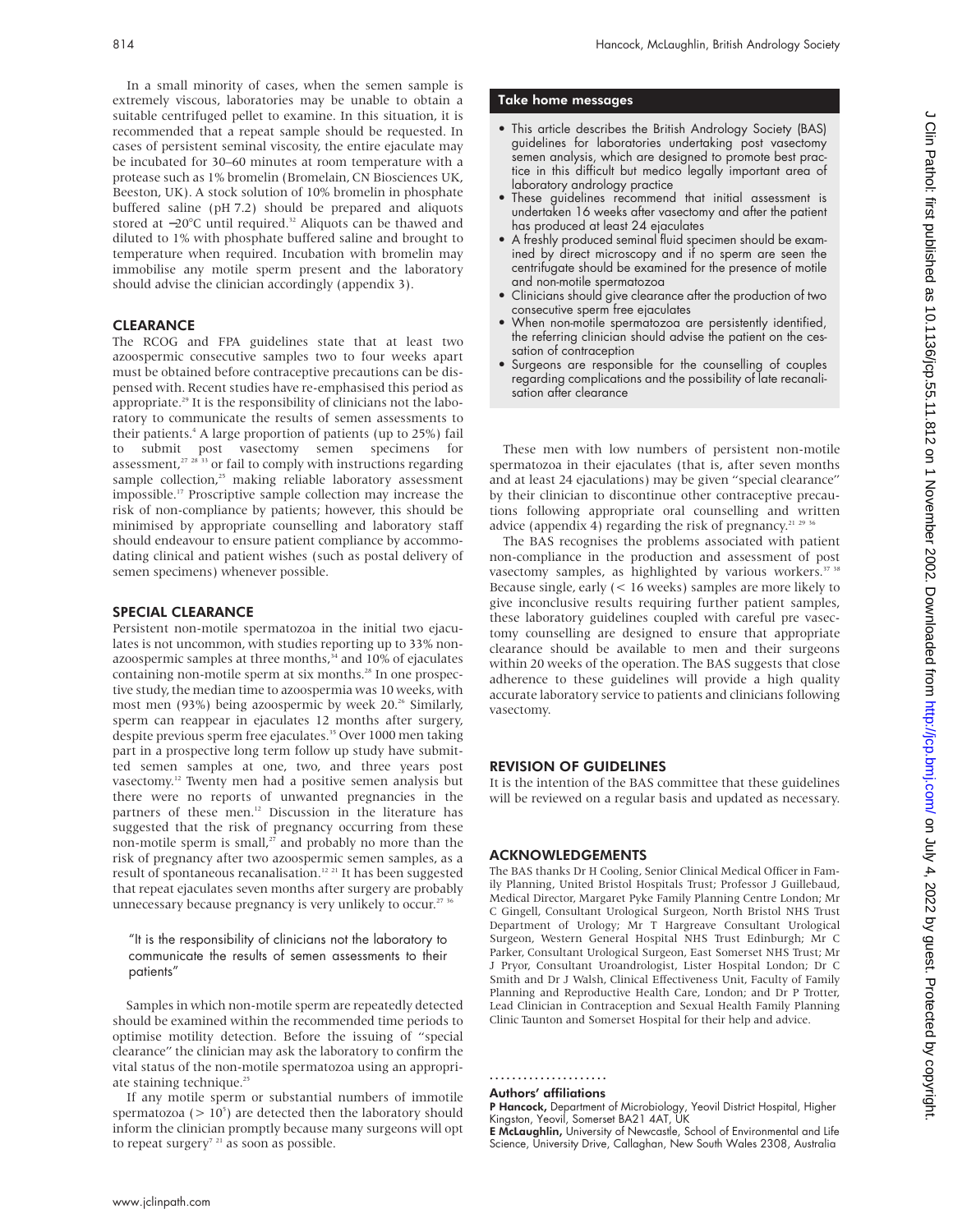# Appendix 1 Semen analysis (post vasectomy)

#### Please read these instructions thoroughly

Semen analysis is carried out only by appointment with the laboratory. Appointments can be made by phoning 01234 56789, between 0900 and 1600 hours Monday to Friday. Your first appointment must be at least 16 weeks and 24 ejaculations after your operation.

#### Collection of the sample

The specimen must be collected in the morning. You must not have had sex or masturbated for 48 hours before collecting the sample but should have had an abstinence period of no longer than seven days. First wash your hands and genitals with soap and water, please ensure complete removal of all soap residues and dry thoroughly.

#### The container

Please use the sterile container provided. Do not open the container until you are ready to produce the sample.

Collect the sample by masturbation, collecting the entire specimen directly into the container. (Do not use a sheath/condom for collection, as they are harmful to sperm. Please note: No other forms of sample collection are acceptable.)

Seal the container immediately after sample collection with the lid; make sure that the lid is on tightly. Do not use adhesive tape. Write your name, date of birth plus date and time of production on the container label. Record your period of abstinence and the date of your operation on the form provided and ensure the name of the requesting consultant/general practitioner plus your name, address, and date of birth is also stated on the form.

# Delivery of the sample

Deliver the sample and completed form to the Pathology Laboratory within one hour of collection. The sample must be examined before it is four hours old, for this reason postal delivery is not acceptable.

# UNLABELLED SPECIMEN POTS WILL NOT BE PROCESSED \*\*

If you have any difficulties associated with the collection and delivery of your sample please contact the laboratory on telephone number 01234 56789.

# Appendix 2 Pathology laboratory request form

| Surname _____                          |  |
|----------------------------------------|--|
| Forename                               |  |
| Date Of Birth                          |  |
| Address <sub>____</sub>                |  |
| Clinic No. __                          |  |
|                                        |  |
| Requesting Doctor<br>Date of Vasectomy |  |

#### Specimen details

When was the semen sample collected? Date \_\_\_/\_  $Time$   $\_\_\_\_\_\_\$  a.m./p.m. Was the whole sample collected? YES/NO When was the last time you ejaculated before this? Date \_ \_\_\_\_/ \_\_\_\_ Time \_\_\_\_\_\_\_ a.m./p.m.  $\sqrt{\_\_\_\_\_\_\_\_\_\_\_\_\_\_\_\_\_\_\_\_\_\_\_\_\_\_\_\_\_}$ 

| Appendix 3 Pathology laboratory report form                                                                                                                                                       |
|---------------------------------------------------------------------------------------------------------------------------------------------------------------------------------------------------|
| Name<br>Clinic No.<br>Date sample $\_\_\_\_\_\_\_\_$<br>Delay to examination hrs<br>Volume ml<br>Specimen collection: Complete/Incomplete                                                         |
| Direct microscopy: No sperm seen/___Motile sperm<br>seen/_____Non-motile sperm seen                                                                                                               |
| Centrifugate: No sperm seen/___Motile sperm seen/<br>____Non-motile sperm seen<br>Vital staining: Live sperm seen/No live sperm seen<br>Comments:                                                 |
| Centrifugate contained many cells—these may have obscured                                                                                                                                         |
| any sperm present<br>Viscous sample treated with bromelin-this may have caused<br>immotility of sperm present<br>No further specimens necessary<br>Repeat sample requested<br>Clinician to review |

# Appendix 4 Example letter to patient

Miss Jane Jones Consultant Urologist Outpatients Clinic, St Elsewhere's Hospital, Newtown

Mr Smith 12 The Avenue, Newtown 15th September 2000

Dear Mr Smith

This letter is to confirm that there were no active sperm present in your post vasectomy semen samples; however, a very small number of non-motile (inactive) sperm were still present in your last sample. There is no evidence that a pregnancy has occurred in men producing these low numbers of inactive sperm.

At your initial appointment we discussed that vasectomy operations are not 100% successful and there is always a small failure rate of between one in two to three thousand cases. This means that there is a very low but not zero chance that you might conceive in the future.

If at any time in the future you have any problems regarding your vasectomy operation or there is a possibility that Mrs Smith has become pregnant, then you must contact you general practitioner immediately. Yours sincerely

Miss Jane Jones